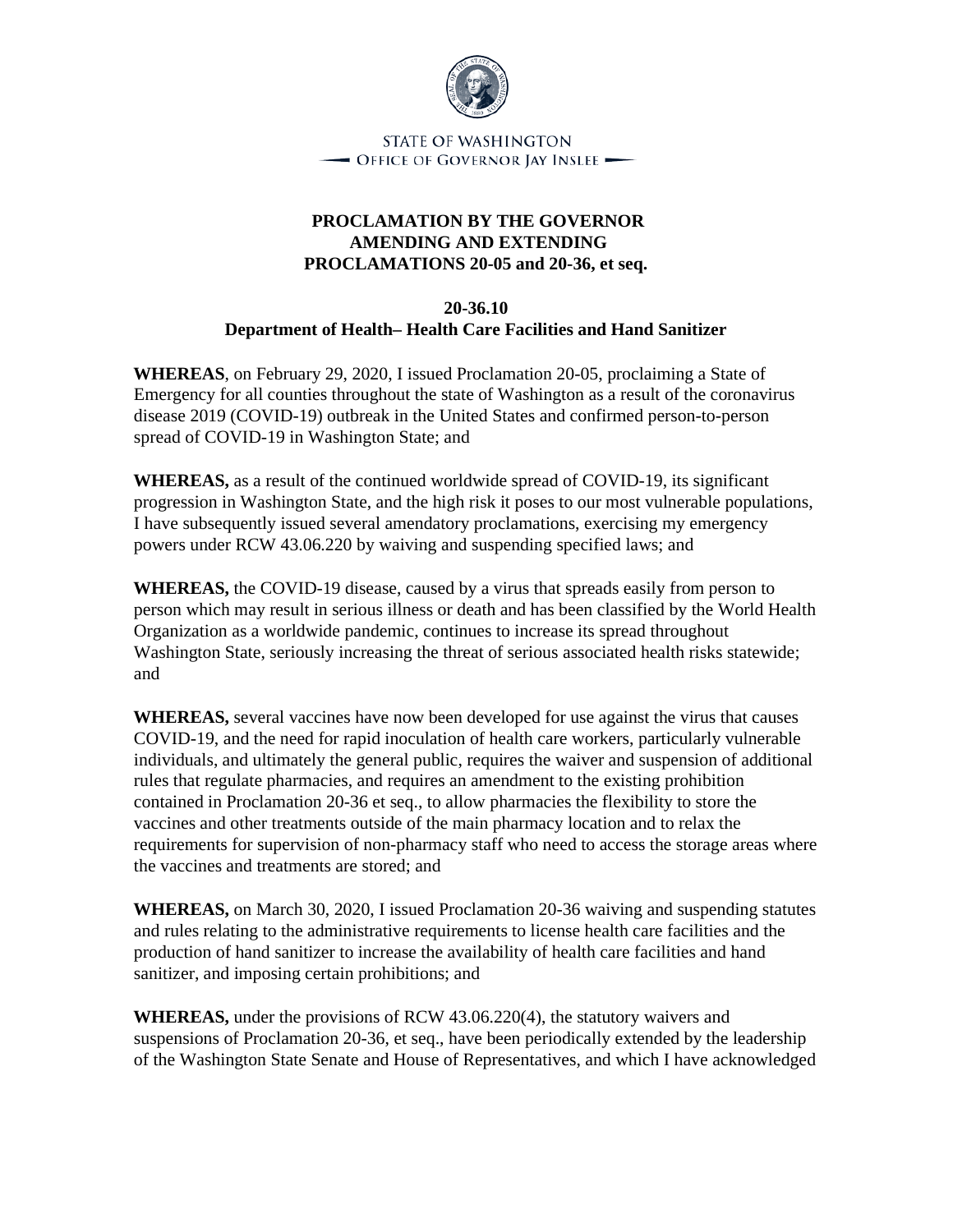and similarly extended the prohibitions and waivers and suspension of rules therein in subsequent sequentially numbered proclamations; and

**WHEREAS,** on January 15, 2021, under the provisions of RCW 43.06.220(4), the statutory waivers and suspensions of Proclamation 20-36, et seq., were extended by Senate Concurrent Resolution 8402 until the termination of the state of emergency pursuant to RCW 43.06.210, or until rescinded, whichever occurs first; and

**WHEREAS,** to fully extend Proclamations 20-36, et seq., it is also necessary for me to extend the prohibitions and the waivers and suspensions of rules in Proclamations 20-36, et seq.; and

**WHEREAS,** the worldwide COVID-19 pandemic and its progression in Washington State continues to threaten the life and health of our people as well as the economy of Washington State, and remains a public disaster affecting life, health, property or the public peace; and

**WHEREAS**, the Washington State Department of Health continues to maintain a Public Health Incident Management Team in coordination with the State Emergency Operations Center and other supporting state agencies to manage the public health aspects of the incident; and

**WHEREAS**, the Washington State Military Department Emergency Management Division, through the State Emergency Operations Center, continues coordinating resources across state government to support the Department of Health and local health officials in alleviating the impacts to people, property, and infrastructure, and continues coordinating with the Department of Health in assessing the impacts and long-term effects of the incident on Washington State and its people.

**NOW, THEREFORE**, I, Jay Inslee, Governor of the state of Washington, as a result of the above-noted situation, and under Chapters 38.08, 38.52, and 43.06 RCW, do hereby proclaim that a State of Emergency continues to exist in all counties of Washington State, that Proclamation 20-05 and all amendments thereto remain in effect as otherwise amended, and that Proclamations 20-36, et seq., are amended to (1) recognize the extension of statutory waivers and suspensions therein by the Washington State Legislature until the termination of the COVID-19 State of Emergency or until rescinded, whichever occurs first; (2) similarly extend the prohibitions and waivers and suspensions of rules therein until the termination of the COVID-19 State of Emergency or until rescinded.

I again direct that the plans and procedures of the *Washington State Comprehensive Emergency Management Plan* be implemented throughout state government. State agencies and departments are directed to continue utilizing state resources and doing everything reasonably possible to support implementation of the *Washington State Comprehensive Emergency Management Plan* and to assist affected political subdivisions in an effort to respond to and recover from the COVID-19 pandemic.

I continue to order into active state service the organized militia of Washington State to include the National Guard and the State Guard, or such part thereof as may be necessary in the opinion of The Adjutant General to address the circumstances described above, to perform